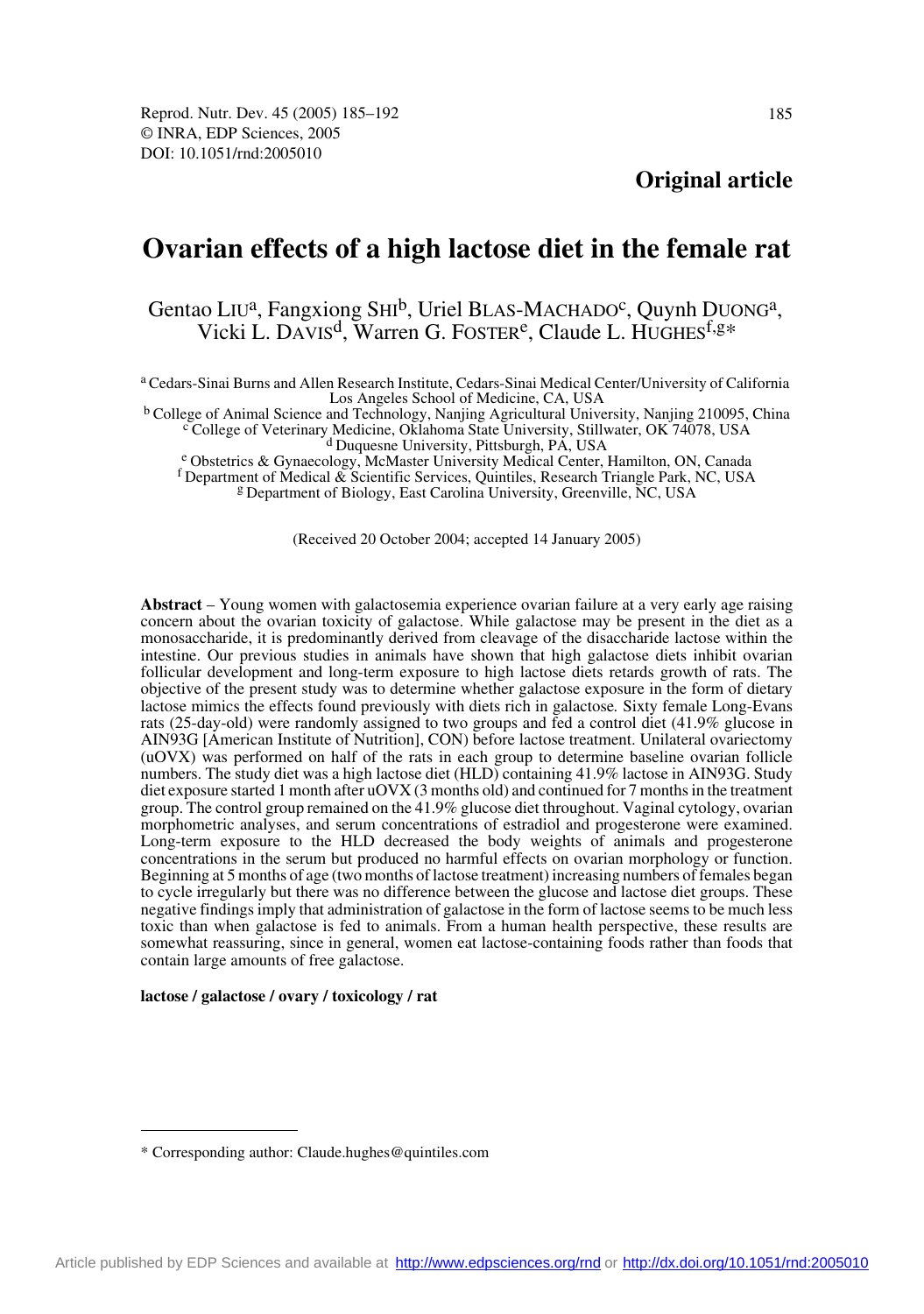# **1. INTRODUCTION**

Women in Western countries are urged to consume dairy products to enhance their calcium intake, with the anticipated benefit of reduction in risk of osteoporosis [1]. Since the disaccharide lactose, consisting of one glucose molecule and one galactose molecule is the primary carbohydrate in milk, those who consume large quantities of dairy products in an effort to increase calcium intake for osteoporosis prevention ingest large quantities of lactose. The toxic effect of galactose or its metabolites within the ovary became apparent from the observations of extremely early ovarian failure (before age 30 years) in women with galactosemia (genetic absence of the enzyme galactose-1-phosphate uridyl transferase) [2]. Animal studies have suggested that diets rich in galactose produce insults that are at least somewhat comparable to those seen in galactosemics [2–4]. Furthermore, the importance of galactose metabolism for healthy ovarian function is also suggested by the relative abundance of galactose-metabolizing enzymes in ovarian tissue [5]. Subsequently two specific health concerns for all women have been raised: (1) a concern that dietary galactose might increase the risk of ovarian cancer, and (2) the prospect that dietary galactose might accelerate the age of onset of ovarian failure in women in the general population. In both cases, population-based and experimental studies have begun to clarify the extent of any relationship between dietary intake of galactose in the form of lactose and ovarian disease.

Subsequent to an earlier report suggesting a possible link between ovarian cancer and lactose consumption [6], a number of studies designed to specifically test the relationship between lactose from milk products and ovarian cancer have been published [7–15]. Among these, several studies [9–12] have generally not confirmed original suspicions that galactose consumption and/or slow metabolism (i.e. slow galactose transferase activity) are risk factors for ovarian cancer. Moreover, a large populationbased case-control study conducted in Los Angeles County, designed to test the hypothesis that galactose consumption, galactose transferase activity, and/or galactose transferase genotype were associated with ovarian cancer risk, failed to find any association [13–15].

Epidemiological data have suggested that an earlier age of menopause can be associated with galactose intake, but perhaps only in those women who have partial deficiencies of the transferase enzyme (approximately 10% of the population) [17, 18]. In our previous study of perimenopausal women, increased levels of follicle-stimulating hormone (FSH, a marker of ovarian senescence) were associated with galactose consumption irrespective of transferase activity [8]. The implication is that women ingesting large amounts of galactose may unknowingly foreshorten the functional lifespan of their ovaries. Animal studies showing toxic effects of dietary galactose have used diets rich in galactose [2–4] which differs from the human situation where galactose exposure results from dietary lactose. Thus, discrepancies in the literature regarding galactose and ovarian failure may be attributable to the different forms of the dietary sugar (monosaccharide versus disaccharide) used in animal experiments. Therefore the objective of this study was to address the effects of a high lactose diet on ovarian function in an animal model. Specifically female rats were exposed to diets rich in lactose or glucose.

# **2. MATERIALS AND METHODS**

## **2.1. Animals and diets**

Intact, immature Long-Evans female rats (25-days-old) were purchased from Harlan Sprague Dawley and maintained in airconditioned quarters with food and water available ad libitum. The lighting schedule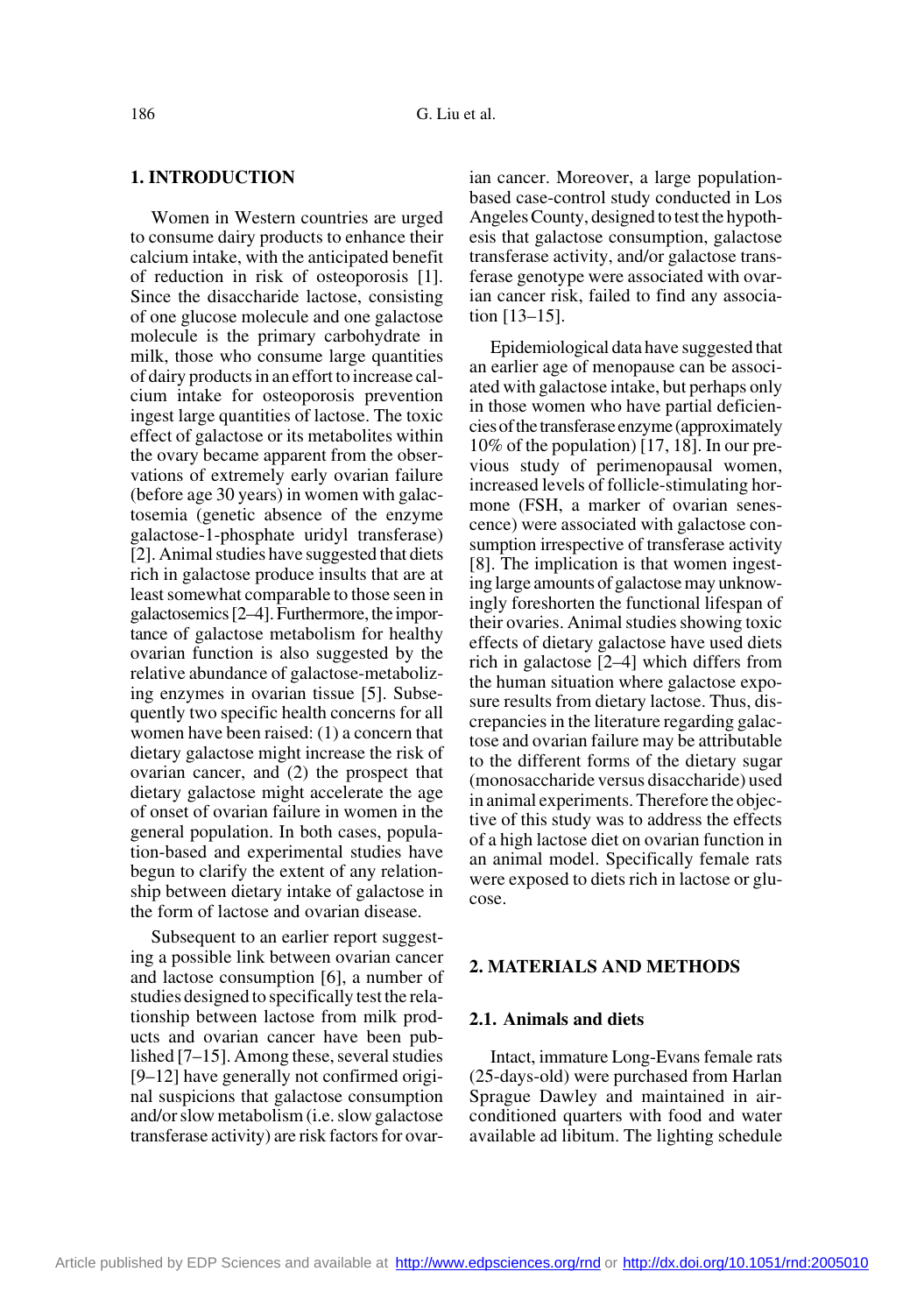was 12 L:12 D with lights on 05:00 h through 17:00 h. The animals were pairhoused in the Cedars-Sinai Vivarium, which is accredited by the International Association for Laboratory Animal Care. All of control and treatment diets were prepared by Harlan Teklad, Madison, WI. All elements of the diet remained constant throughout groups, with the exceptions glucose and lactose content. All animal procedures were conducted in accordance with the Institutional Animal Care & Use Committee (IACUC) approved protocol.

#### **2.2. Experimental designs**

To achieve relevant levels of galactose, and to present it in the form of human dietary exposure (lactose), a semisynthetic diet that mimics the AIN (American Institute of Nutrition; now known as the America Society for Nutritional Sciences) 93G diet was used. Sugar intake was modified from the standard  $238.6 \text{ g} \cdot 1800 \text{ cal}^{-1}$  of sucrose. Given that the energy content of glucose and galactose are identical, glucose was used as the control. In the control diet, rats were given 41.9 g glucose  $\cdot 100$  g<sup>-1</sup> of diet (CON) and no added lactose. In the treatment group, rats were given 41.9 g lactose 100  $g^{-1}$  of diet (HLD) and no added glucose. Sixty intact, immature rats (25-days-old) were fed CON diet upon arrival before lactose treatment. Rats were randomized into two groups based on their body weight. One month later, unilateral ovariectomy (uOVX) was performed on half of the animals in each treatment group. Exposure to the lactose diet was commenced one month after unilateral ovariectomy. Necropsy was performed seven months after the start of treatments. Animals were monitored daily for signs of adverse effects of the diet. Weekly body weights were recorded and at the conclusion of the study animals were euthanized by carbon dioxide inhalation, and blood was withdrawn from the heart. Uteri and ovaries were collected for analysis.

#### **2.3. Vaginal cytology**

Vaginal cytology was assessed five days per week at baseline and throughout the experiment as a measure of ovarian function and to determine reproductive senescence. The vaginal smears were stained with 1% toluidine blue and read according to established procedures [16]. Females that exhibited at least 3 consecutive 4 or 5 day cycles were considered to be regularly cyclic, whereas those that displayed prolonged cycles (6–12 days in duration) were classified as irregularly cyclic. Rats that had shown persistent vaginal cornification for at least 15 consecutive days were classified as being in persistent estrus (PE).

#### **2.4. Hormone measurement**

Serum concentrations of estradiol and progesterone were assayed using a Coat-A-Count commercial kit from Diagnostic Products Corp. (Los Angeles, CA). The intraassay coefficients of variation determined in this laboratory for the estradiol and progesterone measurements were 9.2% and 11.3%, respectively. The inter-assay coefficients of variation were less than 10%. All analyses were performed within 3 months of sample collection.

#### **2.5. Ovarian morphometric analysis**

Ovaries were fixed in 4% paraformaldehyde solution, and subsequently transferred to 70% ethanol after 24 h. The tissue was prepared for light microscopic analysis using routine techniques. Ovaries were serially sectioned through the thickest part of the parenchyma at  $10 \mu m$ , mounted 10 sections on one slide, and stained with hematoxylin and eosin.

Criterion for follicle identification are: (i) Primordial follicles: follicles that have an oocyte with no surrounding granulosa cells and extend to those that have a complete single layer of flattened granulosa cells surrounding the oocyte. (ii) Growing follicles: (a) The oocyte has started to grow and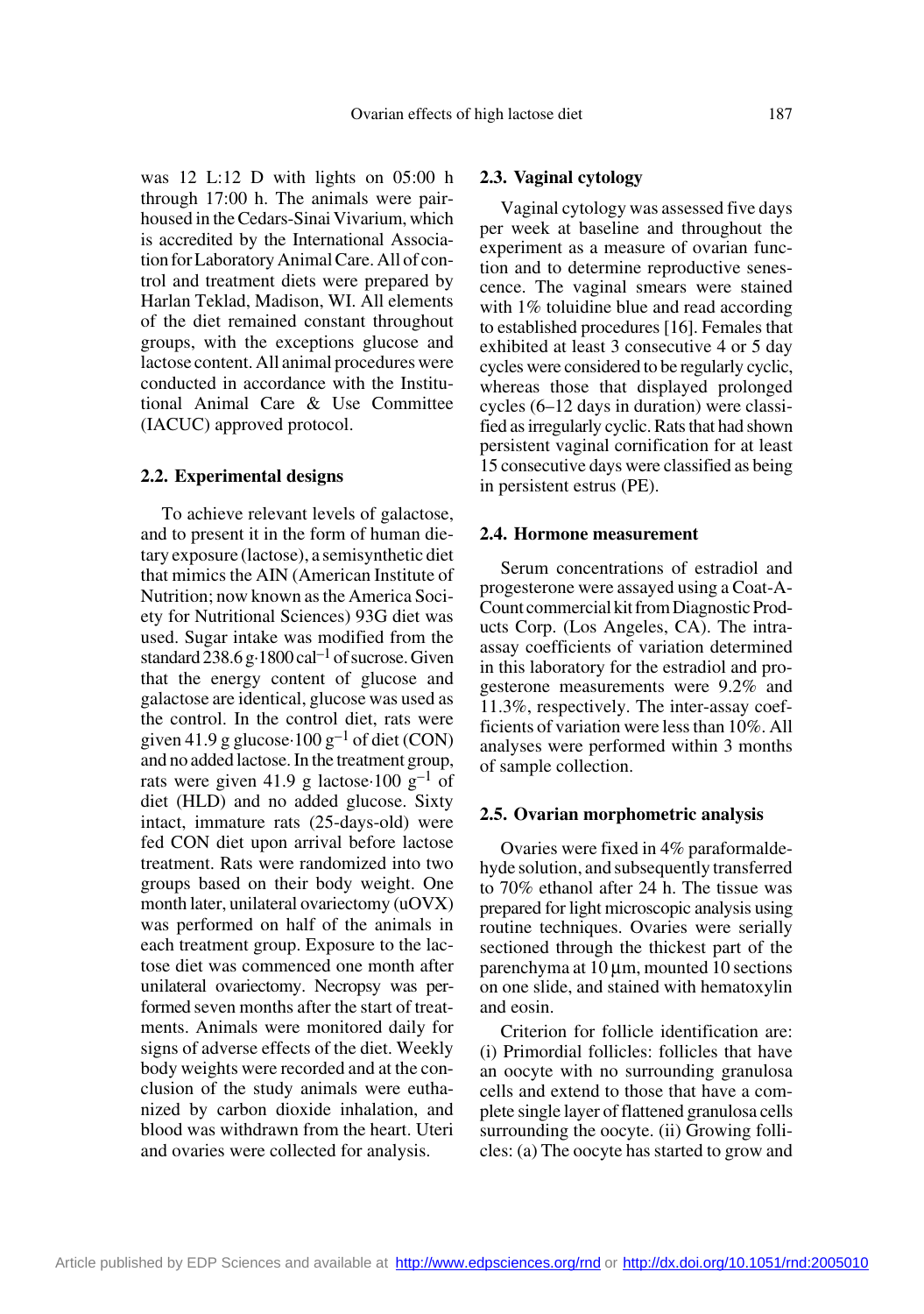| Weights        | $Control*$<br>(intact) | Control<br>(uOVX) | High lactose<br>(intact) | High lactose<br>(uOVX) |
|----------------|------------------------|-------------------|--------------------------|------------------------|
| Body(g)        | $360.9 \pm 14.8$       | $354.70 \pm 11.7$ | $321.30 \pm 9.9^{a,b}$   | $311.0 \pm 6.5^{a,b}$  |
| One ovary (mg) | $52.5 \pm 5.5$         | $76.73 \pm 6.5$   | $65.1 \pm 5.7$           | $84.1 \pm 5.9$         |
| Uterus $(mg)$  | $649.9 \pm 47.7$       | $566.00 \pm 27.3$ | $750.7 \pm 53.5$         | $654.93 \pm 49.5$      |

Table I. Body weights and weights of the ovary and uterus in Long-Evans rats after long-term exposure to high lactose diets.

\* Each group consisted of fifteen animals.

 $\alpha^a P < 0.05$  compared to control (intact).<br>  $\beta P < 0.05$  compared to control (uOVX).

the surrounding granulosa cell-layer has become columnar and extend to those that have formed multiple layers of granulosa and thecal cells. (b) There is no evidence of antrum formation. (iii) Antral follicles: (a) Large oocyte size. (b) Multiple cell layers surrounding the oocyte. (c) Formation of the (fluidfilled) antrum. (iv) Atretic follicles: (a) Cystic follicular degeneration. (b) Oocyte liquefies and zona pellucida becomes thickened and folded. (c) Degeneration and loss of granulosa cells through apoptosis and swelling (oncosis). (d) Invasion of foamy histiocytes into follicular antrum. (e) Wall collapsed. (f) Vascular invasion of follicular antrum. (g) Thecal cell hypertrophy followed by luteinization (cells become pigmented and foamy). (h) Increased histiocytes and fibroblasts. (v) Corpora Hemorrhagica (New CL's). (vi) Corpora Lutea (Old CL's) [17]. The total number of follicles in each group was counted microscopically at  $\times$  200 by a blinded observer for each ovary; these means were pooled to obtain group means.

## **2.6. Statistical methods**

Statistical analysis of the estrous cycle patterns was performed using the  $\chi^2$  test. Comparisons of body weight, follicle number and hormone levels were revealed by Two Way ANOVA analysis followed by Tukey Test for multiple comparisons when appropriate. A level of  $P < 0.05$  was considered statistically significant. The follicle decrease between baseline and the end of the experiment was analyzed by paired *t*-test. Statistical calculations were performed using Sigmastat for Windows, version 2.03 (Jandel Scientific Corporation Sigma Stat 2.03). Data are presented as the mean ± SEM.

# **3. RESULTS**

# **3.1. Effects of dietary lactose on vaginal cytology at different ages**

Before 5 months of age, all rats had regular estrous cycles. Afterwards, the incidence of irregular cyclicity appeared and increased. More animals in the HLD group had regular estrous cycles compared to the control group. However, no significant differences among the treatment groups could be demonstrated (data not shown). Also, there were no effects of uOVX on the estrous cycle of rats in this experiment (data not shown).

# **3.2. Effects of dietary lactose on the body weight, weights of ovary and uterus**

In intact females the body weight from the lactose treated group was significantly lower than that of the control group. Fresh ovarian weight was greater in the HLD group, but no significant difference was found between treatment groups. The ovarian weights from uOVX control and HLD rats were greater than those of the intact rats (Tab. I). There was no difference in uterus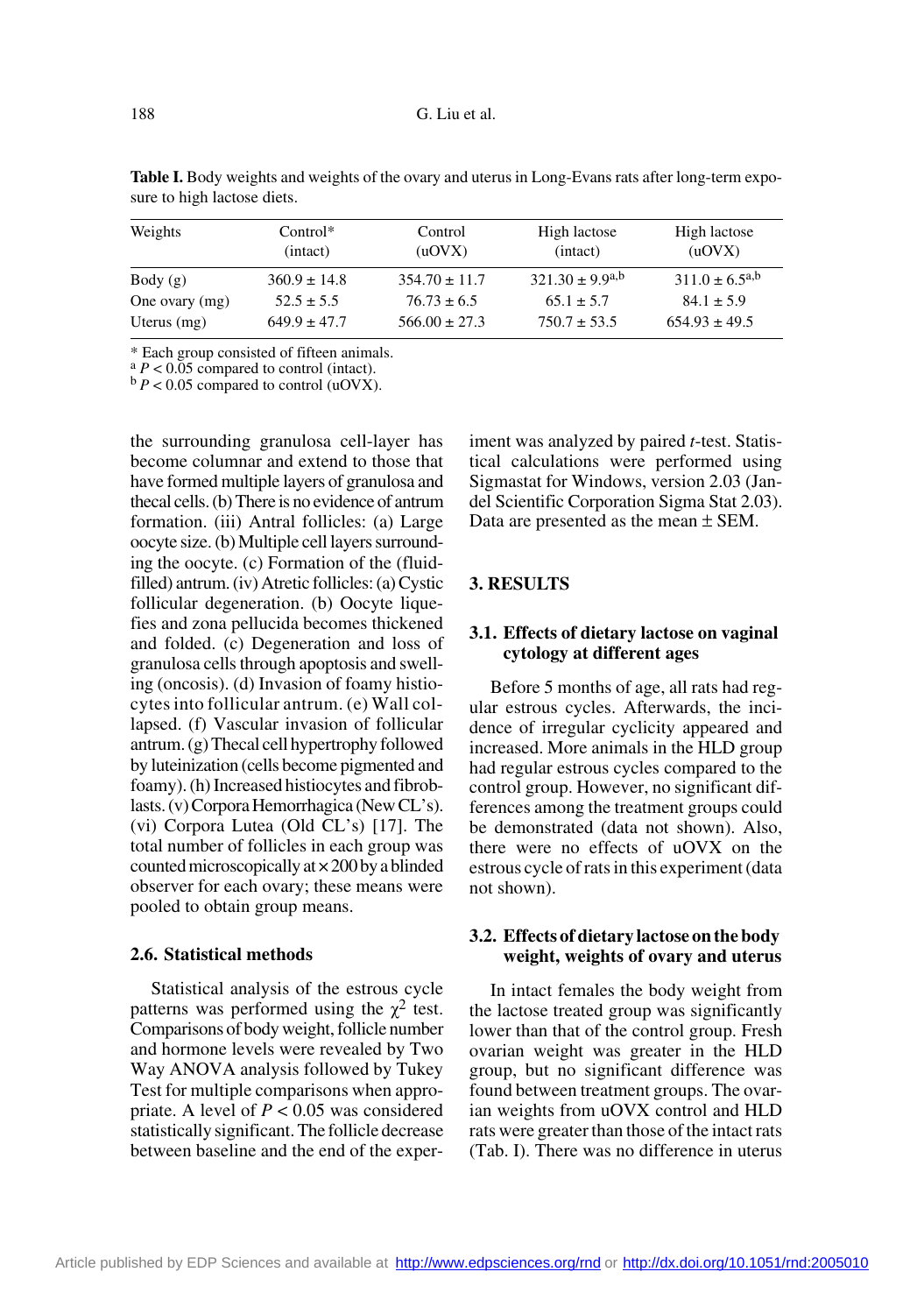| Group               | N  | Progesterone<br>$(ng·mL^{-1})$ | Estradiol<br>$(pg·mL^{-1})$ |
|---------------------|----|--------------------------------|-----------------------------|
| Control<br>(intact) | 15 | $12.2 + 2.4$                   | $63.5 \pm 3.7$              |
| Lactose<br>(intact) | 15 | $8.0 \pm 1.0^{\rm A}$          | $60.1 \pm 3.8$              |
| Control<br>(uOVX)   | 15 | $10.7 + 2.1$                   | $68.7 + 2.3$                |
| Lactose<br>(uOVX)   | 15 | $7.7 \pm 1.6^{\rm B}$          | $68.1 \pm 5.7$              |

**Table II.** Serum concentrations of progesterone and estradiol in Long-Evans rats after long-term exposure to high lactose diets.

A Denotes  $P < 0.01$  compared with the group of intact rats fed control diet. B Denotes *P* < 0.01 compared with the group of

OVX rats fed control diet.

weight among any of the groups. Histopathological assessment of the ovaries and uterus failed to reveal any hyperplastic or neoplastic lesions in any of the rats.

# **3.3. Effects of dietary lactose on serum concentrations of progesterone and estradiol**

The difference in the mean progesterone concentrations among the different diets was greater than would be expected by chance after allowing for effects of differences in OVX. The progesterone levels were significantly decreased  $(P < 0.01)$  after lactose treatment whether the rats were intact or OVX. However, there were no significant differences in serum concentrations of estradiol between treatment groups (Tab. II).

# **3.4. Effects of dietary lactose on ovarian histological features**

The ovaries collected from rats at the time of unilateral ovariectomy at 2 months of age were analyzed. Ovarian follicles were counted to establish a baseline against which to assess the effects of a HLD on follicle reserve. Baseline follicle counts were equivalent in the two groups before lactose treatment (Tab. III, Part I).

Following seven months of treatment, intact animals had more primordial follicles (within a single ovary) than uOVX rats had in the remaining ovary  $(P < 0.01)$  (Tab. III, Parts II and III). There were no significant differences in the number of primordial, growing, and antral follicles among treatment groups within the respective category. Follicle numbers of growing follicles and antral follicles in all rats decreased significantly at the end of this study compared to those of baseline  $(P<0.05)$ . However, there were no differences between different diets.

#### **4. DISCUSSION**

Previously, we reported the metabolic effects of dietary lactose in adult female rats [18], the objective of the present study was to determine the ovarian effects associated with prolonged exposure to galactose when it is provided as a high lactose diet (HLD) which is more representative of human exposure than experimental diets used in prior studies that contained galactose per se. Results of our study show that female rats fed a HLD for seven months had decreased body weights and serum progesterone concentrations, however, these animals did not develop ovarian dysfunction. Furthermore, cataracts are a known adverse effect of high galactose exposure [21, 22], but no cataracts were observed in the present study (data not shown). Together, these findings imply that administration of galactose in the form of a HLD is less toxic than when galactose per se is fed to animals.

Whether these results can be extrapolated to women will require further study. The ovary has relatively abundant levels of three of the major enzymes involved in metabolism of galactose (galactokinase, galactose-1-phosphate uridyltransferase (GALT) and UDP-galactose-4-epimerase) [6]. This fact is thought to be causally related to the observation that women who have absent or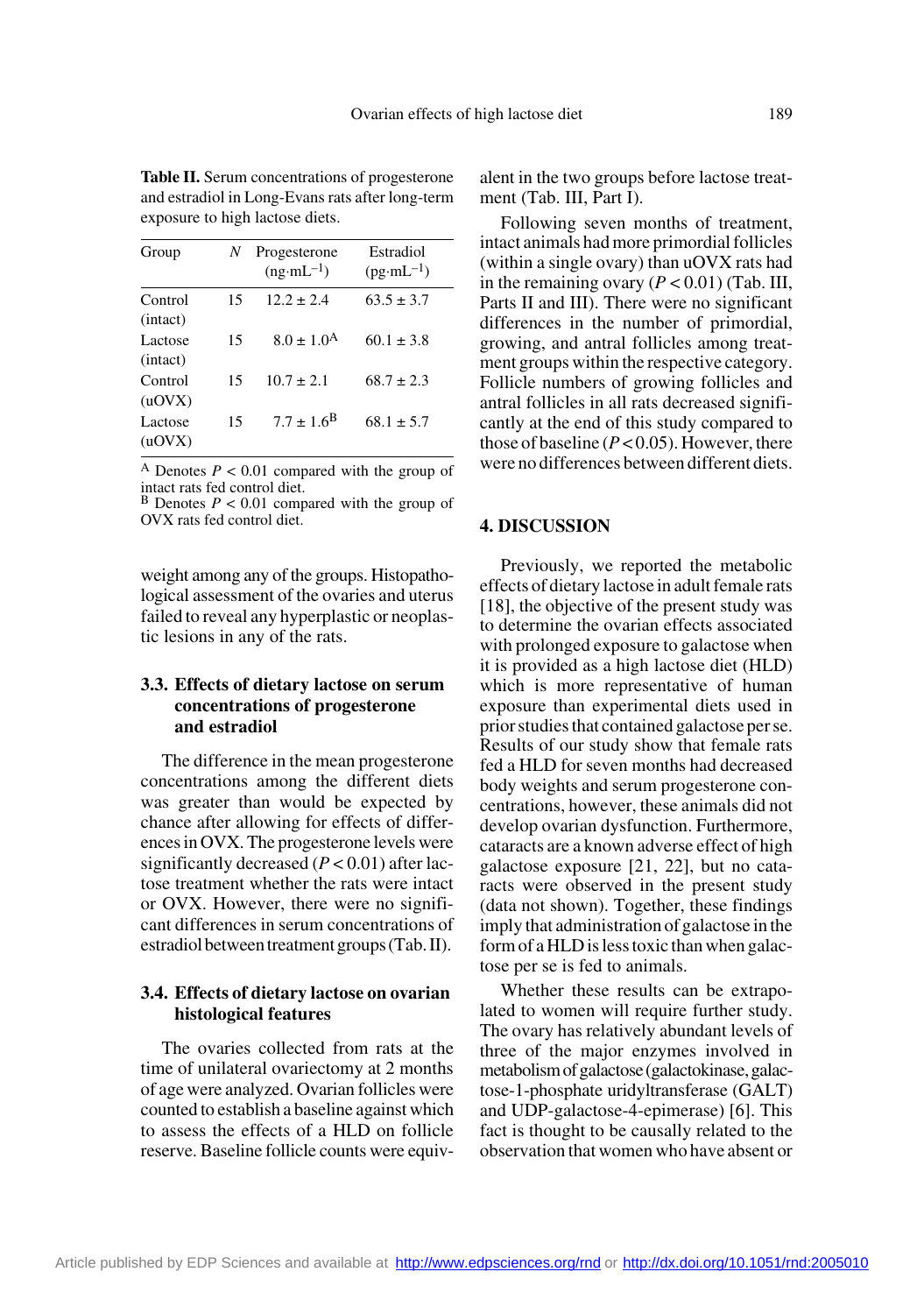| Part<br>of table | Group                                                                                  | Section area<br>$\text{ (mm}^2)$ | Primordial follicle                                    | Growing<br>follicle                            | Antral<br>follicle             | Atretic<br>follicle                                    |
|------------------|----------------------------------------------------------------------------------------|----------------------------------|--------------------------------------------------------|------------------------------------------------|--------------------------------|--------------------------------------------------------|
| Ι                | Baseline of<br>control group <sup>2</sup><br>Baseline of<br>lactose group <sup>2</sup> | $9.4 \pm 1.20$<br>$9.7 \pm 1.0$  | $16.6 \pm 1.3^{\text{a}}$<br>$16.7 \pm 2.8^{\text{a}}$ | $7.9 \pm 1.1^{\rm b}$<br>$7.5 \pm 0.8^{\rm b}$ | $7.1 \pm 0.9^b$                | $33.6 \pm 4.2$<br>$7.7 \pm 1.0^{\rm b}$ 37.6 $\pm$ 2.2 |
| П                | Control<br>(intact)<br>Lactose<br>(intact)                                             | $9.1 \pm 1.2$<br>$9.5 \pm 1.4$   | $14.8 \pm 2.07$<br>$14.0 \pm 1.7$                      | $5.3 \pm 0.7$<br>$6.5 \pm 3.0$                 | $2.9 \pm 0.6$<br>$1.8 \pm 0.8$ | $42.4 \pm 5.5$<br>$24.4 \pm 11.6$                      |
| Ш                | Control<br>(uOVX)<br>Lactose<br>(uOVX)                                                 | $9.9 \pm 1.9$<br>$11.4 \pm 1.3$  | $6.1 \pm 1.4^c$<br>$6.9 \pm 0.6^{\circ}$               | $3.7 \pm 0.7$<br>$4.8 \pm 0.9$                 | $2.1 \pm 0.7$<br>$1.6 \pm 0.8$ | $29.1 \pm 4.9$<br>$31.6 \pm 5.3$                       |

**Table III.** Follicle numbers before and after 7 months of lactose treatment<sup>1</sup>.

<sup>1</sup> The follicle number was counted on the largest section of ovary. Data represent the mean  $\pm$  SEM of 15 animals per treatment group.

<sup>2</sup> The baseline follicle numbers for control and lactose groups were counted on the ovarian tissue obtained by OVX before lactose treatment.<br>a Denotes  $P < 0.05$  compared with two different groups in Part III.

<sup>b</sup> Denotes  $P < 0.05$  compared with four different groups in Parts II and III. <sup>c</sup> Denotes  $P < 0.01$  compared with two different groups in Part II.

low GALT activity have a propensity to develop premature ovarian failure and premature menopause [2, 17]. However, since human diets contain foods high in lactose versus free galactose, our data are suggestive that women would not have the adverse effects observed in rodents that consume a high galactose diet.

We used traditional vaginal cytology to assess the effects of lactose on the onset of reproductive senescence. Female rats usually display regular vaginal cycles beginning at around 45 days of age; however, aging female rats exhibit a progressive decrease in their abilities to maintain regular estrous cycles [19] and fertile gestations. Previous studies demonstrate that beginning at middle age, many female rats display prolonged, irregular cycles instead of regular cyclicity [20, 21]. The present study demonstrated that the incidence of both regular estrous cycles and follicle numbers decreased markedly between 5 and 10 months of age in the Long-Evans rat exposed to either a glucoserich control diet or a lactose-rich study diet. There was no difference among the treatment groups although the HLD group appeared to have a lower incidence of irregular estrous cycles. The progression of spontaneous ovarian failure in these rats with diminished ovarian reserve due to the initial unilateral ovariectomy has not been previously characterized, although the time course of spontaneous follicular depletion and cessation of cyclicity in intact rats of this strain are well studied. In a previous study [22], only 51% of the virgin Long-Evans rats, fed regular chow, maintained regular estrous cycles, and 42% of them had fertile gestations after mating at 8 months of age. By 10 months of age, the incidence of regular cyclicity dropped to 38%. Results from the present study are therefore consistent with prior studies in Long-Evans rats. Therefore, we propose that the decline in regular frequency of estrous cycles in the present study is the naturally-occurring phenomenon associated with aging in Long-Evans rats.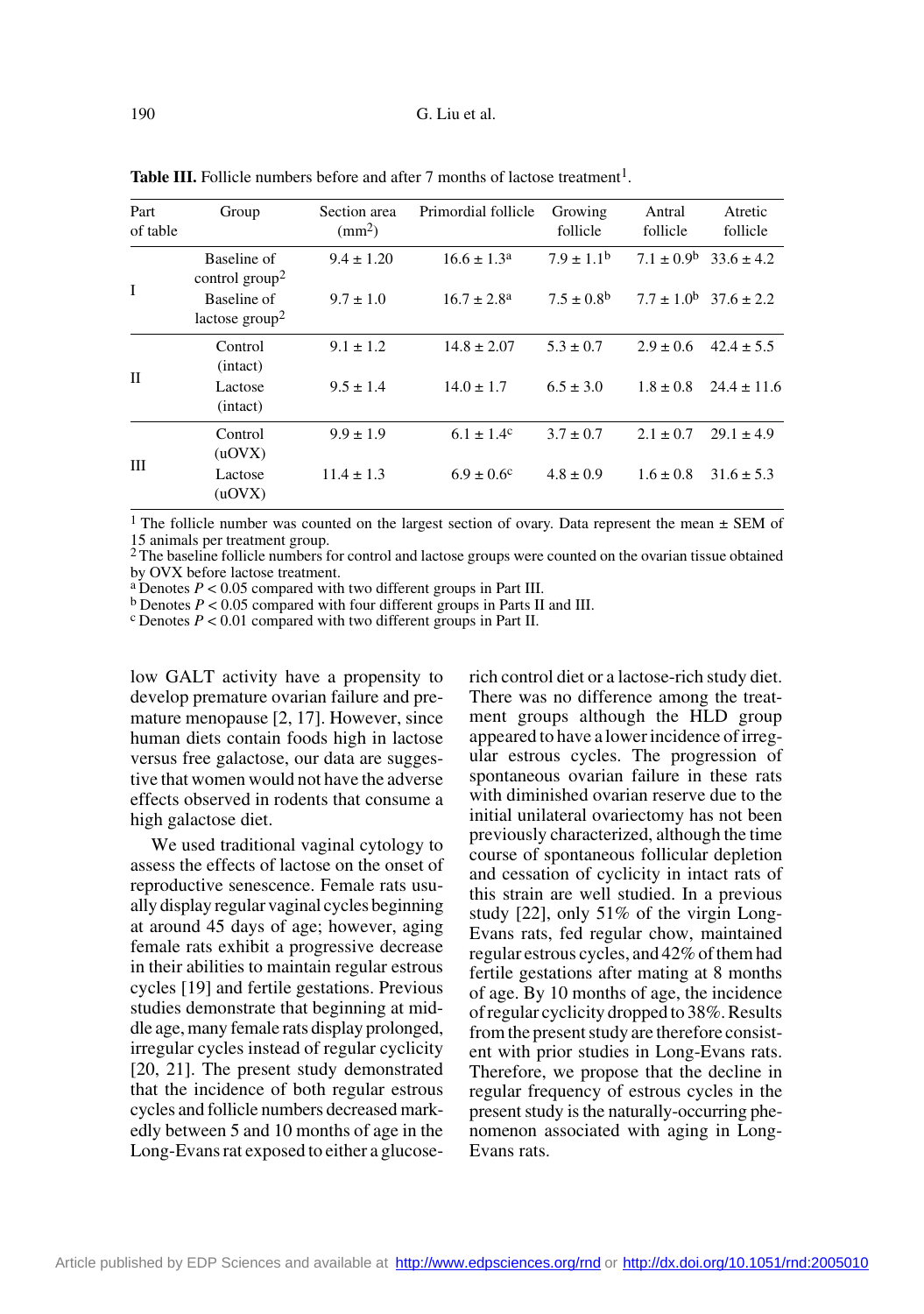Findings from our previous study in Japanese quail [23] and from three rodent studies reported by other groups [2–4] demonstrate that galactose exerts toxic effects on the ovary. Moreover, female rat fetuses exposed to high levels of galactose (50% in maternal diet) during gestation had a significantly decreased number of oocytes [2]. Swartz and Mattison observed a number of effects on the ovaries of adult female mice fed a 40% galactose diet for two weeks [3]. These changes included inhibition of oocyte maturation shown by a decreased number of corpora lutea, a decreased response to superovulatory stimuli, an increase in interstitial tissue and lipofuscin staining and finally a failure to respond to exogenous gonadotropins. Similar effects were also reported in prepubertal rats [4]. In our shortterm study, we found that Long-Evans rats fed 20% galactose for 19 days developed cataracts and had a significant decrease in the number of growing antral follicles (unpublished data). However in this study, treatment with a HLD equivalent to 20% galactose for seven months did not induce follicle depletion compared to the control group, which supports the premise that the toxicity of lactose is much less than galactose [24]. When galactose is absorbed along with glucose, the serum galactose concentrations are considerably lower than when the same amount of galactose is consumed without glucose and that glucose increases GALT activity in the liver [25]. Galactose and glucose share an intestinal transport carrier and this transport carrier has a greater affinity for glucose than galactose [26] which may explain why galactose absorption is inhibited by glucose but glucose absorption is unaffected by galactose [27]. In addition to the decrease in intestinal absorption of galactose by glucose, it is thought that the insulin response to glucose increases the rate of clearance and metabolism of galactose [24]. Since digestion of lactose results in the simultaneous production of glucose and galactose, these mechanistic findings suggest that consumption of lactose would produce less toxicity than

diets containing only galactose. Our results reported herein in the rat model are consistent with that viewpoint, in that a high lactose diet did not induce ovarian failure as was observed with high galactose diets [3–5].

In summary, our results show that longterm exposure to a high lactose diet decreased the body weights of animals, but produced no harmful effects on ovarian morphology or function. Beginning at 5 months of age (two months of lactose treatment) increasing numbers of females began to cycle irregularly but there was no difference between the glucose and lactose diet groups. These negative findings imply that administration of galactose in the form of lactose seems to be much less toxic than when galactose per se is fed to animals. From a human health perspective, these reassuring results suggest that ovarian function should not be impaired in women, since their primary source of galactose would come from the metabolism of lactose in foods, such as dairy products.

#### **ACKNOWLEDGMENTS**

This study was supported by NIH grant (R03HD350830) – Ovarian Toxicity of Galactose (Claude Hughes).

## **REFERENCES**

- [1] Soroko S, Holbrook TL, Edelstein S, Barrett-Connor E. Lifetime milk consumption and bone mineral density in older women. Am J Public Health 1994, 84: 1319–1322.
- [2] Chen YT, Mattison DR, Feigenbaum L, Fukui H, Schulman JD. Reduction in oocyte number following prenatal exposure to a diet high in galactose. Science 1981, 214: 1145–1147.
- [3] Swartz WJ, Mattison DR. Galactose inhibition of ovulation in mice. Fertil Steril 1988, 49: 522–526.
- [4] Meyer WR, Doyle MB, Grifo JA, Lipetz KJ, Oates PJ, DeCherney AH, Diamond MP. Aldose reductase inhibition prevents galactoseinduced ovarian dysfunction in the Sprague-Dawley rat. Am J Obstet Gynecol 1992, 167: 1837–1843.